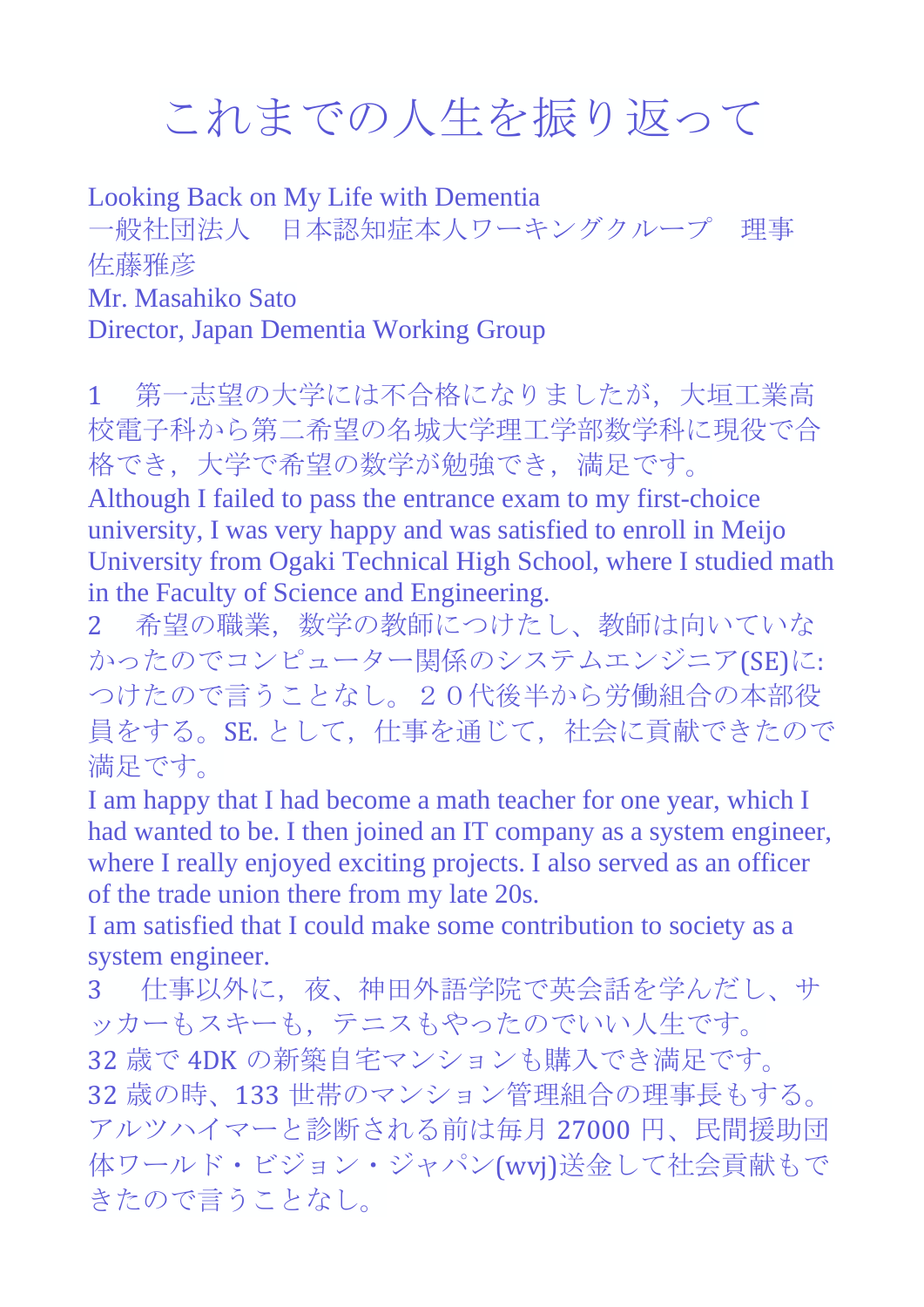タイ、バングラディシュ,オーストラリアに海外旅行でき満 足です。

39 歳の時洗礼お受け、クリスチャンになり、死んだら天国に 行ける確信が持て将来に不安はありません。

Besides my job, I have enjoyed learning English conversation, skiing, playing football and tennis, and so on.

At the age of 32, I bought 4DK-type rooms in a newly built apartment which I was satisfied, and I was appointed as the chairman of the residents 'association there.

It was my honor that I had made monthly donation of 27,000 yen for underprivileged children through World Vision Japan until I was diagnosed as Alzheimer's disease.

To my great joy, I have made overseas trip to Thailand, Bangladesh and Australia.

At the age of 39, I was baptized and became a Christian. Since then, I have had no worry about my future, because I am convinced that I am going to heaven when I die.

4 51 歳でアルツハイマー型認知症になったが、金に困るこ となく生活でき、いろいろな人に助けっられる,認知症の体 験談を話す。講演会も全国で100回以上やったし、本も2冊 大月書店より,出版したし,自分史,画集も自己出版した し、絵の個展も開いたし,ピアノの発表会もしたので,思い 残すことはありません。

At the age of 51, I was diagnosed as Alzheimer's disease. However, I have no regrets. Because, with lots of supports from my friends, I have lived without having to worry about money, have made lectures about my Alzheimer's disease over 100 times across Japan, have published two books about myself from publisher Otsuki, have self-published my history and art book, have held solo exhibitions of my paintings, and have held a recital of my piano performance.